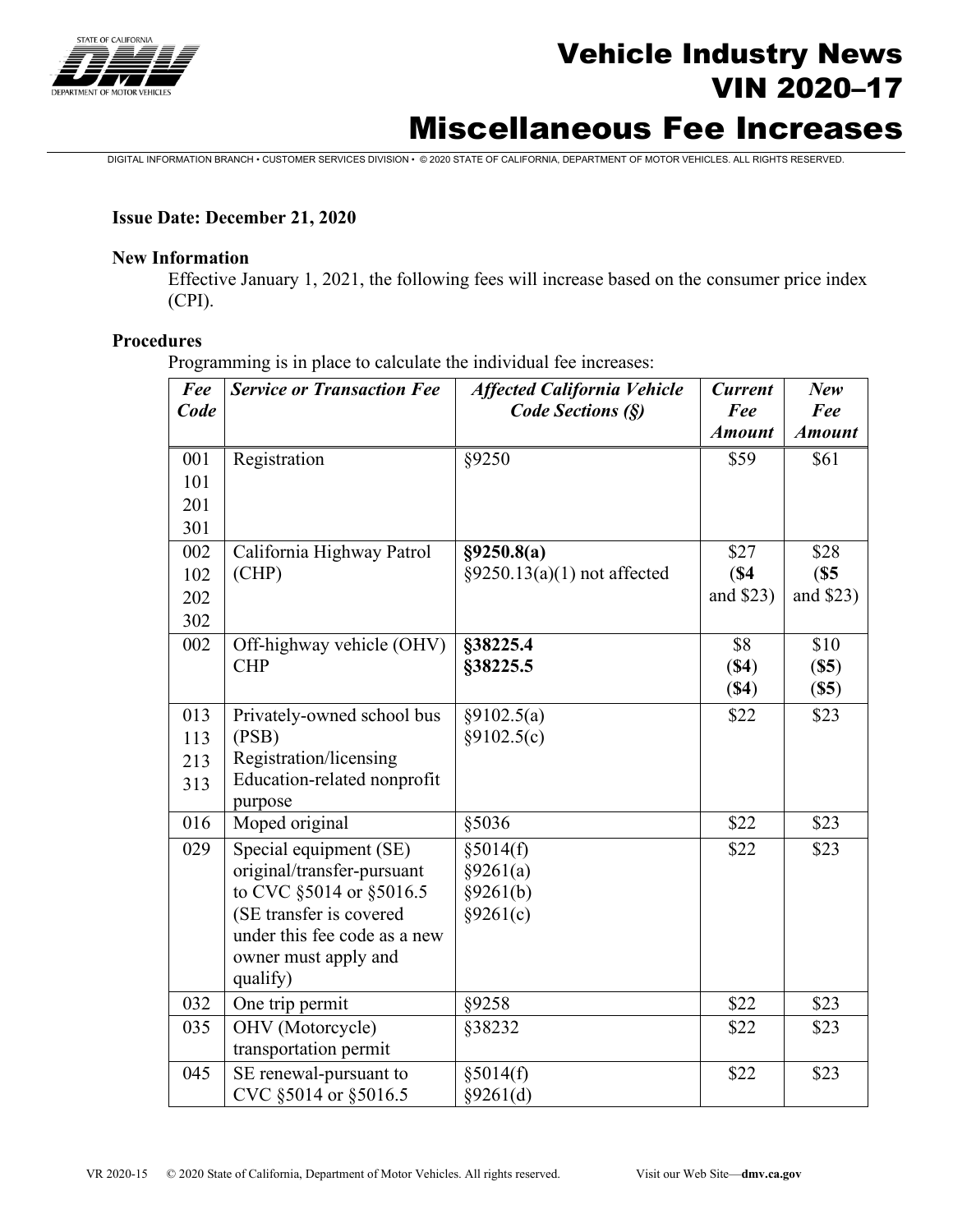## VIN 2020–17

## Page 2 of 4

**Procedures,** *continued*

| Fee        | <b>Service or Transaction Fee</b>                | <b>Affected California Vehicle</b>                | <b>Current</b>       | New                  |
|------------|--------------------------------------------------|---------------------------------------------------|----------------------|----------------------|
| Code       |                                                  | Code Sections (§)                                 | Fee<br><b>Amount</b> | Fee<br><b>Amount</b> |
| 079        | <b>CHP</b> Commercial Vehicle                    | §9250.8(a),                                       | \$45                 | \$46                 |
| 179        | Registration Act (CVRA)                          | §9250.8(b), not affected                          | (S4,                 | (S5,                 |
| 279        |                                                  | §9250.13(2), not affected, and                    | \$9,                 | \$9,                 |
| 379        |                                                  | $\S$ 9250.13(a)(1) not affected                   | \$9,                 | \$9,                 |
|            |                                                  |                                                   | and \$23)            | and \$23)            |
| 296        | Road Improvement Fee                             | §9250.6(b)                                        | \$100                | \$110                |
| 297        | (RIF)                                            |                                                   |                      |                      |
| 298        |                                                  |                                                   |                      |                      |
| 299        |                                                  |                                                   |                      |                      |
| 316        | <b>Transportation Improvement</b><br>Fee (TIF)   | California Revenue and<br>Taxation Code §11052(b) |                      |                      |
| 317<br>318 |                                                  | If the vehicle value is:                          |                      |                      |
| 319        |                                                  | $$0 - $4,999$<br>$\bullet$                        | $$27$ (no<br>change) | \$27                 |
|            |                                                  | \$5,000-\$24,999                                  | (\$54                | (\$55                |
|            |                                                  | \$25,000-\$34,999                                 | \$107                | \$110                |
|            |                                                  | \$35,000-\$59,999                                 | \$161                | \$165                |
|            |                                                  | \$60,000 or more                                  | \$188)               | \$192)               |
| 402        | Title only                                       | §9254                                             | \$22                 | \$23                 |
| 403        | OHV transfer                                     | §38255(a)                                         | \$22                 | \$23                 |
|            |                                                  | §38255(b)                                         |                      |                      |
|            |                                                  | §38255(c)                                         |                      |                      |
| 405        | Moped transfer                                   | §5036                                             | \$22                 | \$23                 |
| 411        | Salvage certificate                              | §11515                                            | \$22                 | \$23                 |
| 412        | OHV salvage certificate                          | §11515                                            | \$22                 | \$23                 |
| 421        | Duplicate ownership<br>certificate               | §9265(a)                                          | \$22                 | \$23                 |
| 422        | Duplicate registration                           | §9265(a)                                          | \$22                 | \$23                 |
| 423        | Duplicate license plate                          | §9265(b)                                          | \$22                 | \$23                 |
| 424        | OHV duplicate ownership<br>certificate           | §38260                                            | \$22                 | \$23                 |
| 425        | OHV duplicate registration                       | §38260                                            | \$22                 | \$23                 |
| 428        | Moped duplicate<br>identification (ID) card      | §5036                                             | \$22                 | \$23                 |
| 430        | Prisoner of War (POW)<br>duplicate license plate | §9265(b)                                          | \$22                 | \$23                 |
| 432        | SE duplicate ID                                  | §9265(a)                                          | \$22                 | \$23                 |
| 433        | Horseless carriage/historical                    | §5004                                             | \$22                 | \$23                 |
|            | vehicle/historical                               | §9265                                             |                      |                      |
|            | motorcycle duplicate                             |                                                   |                      |                      |
|            | license plate                                    |                                                   |                      |                      |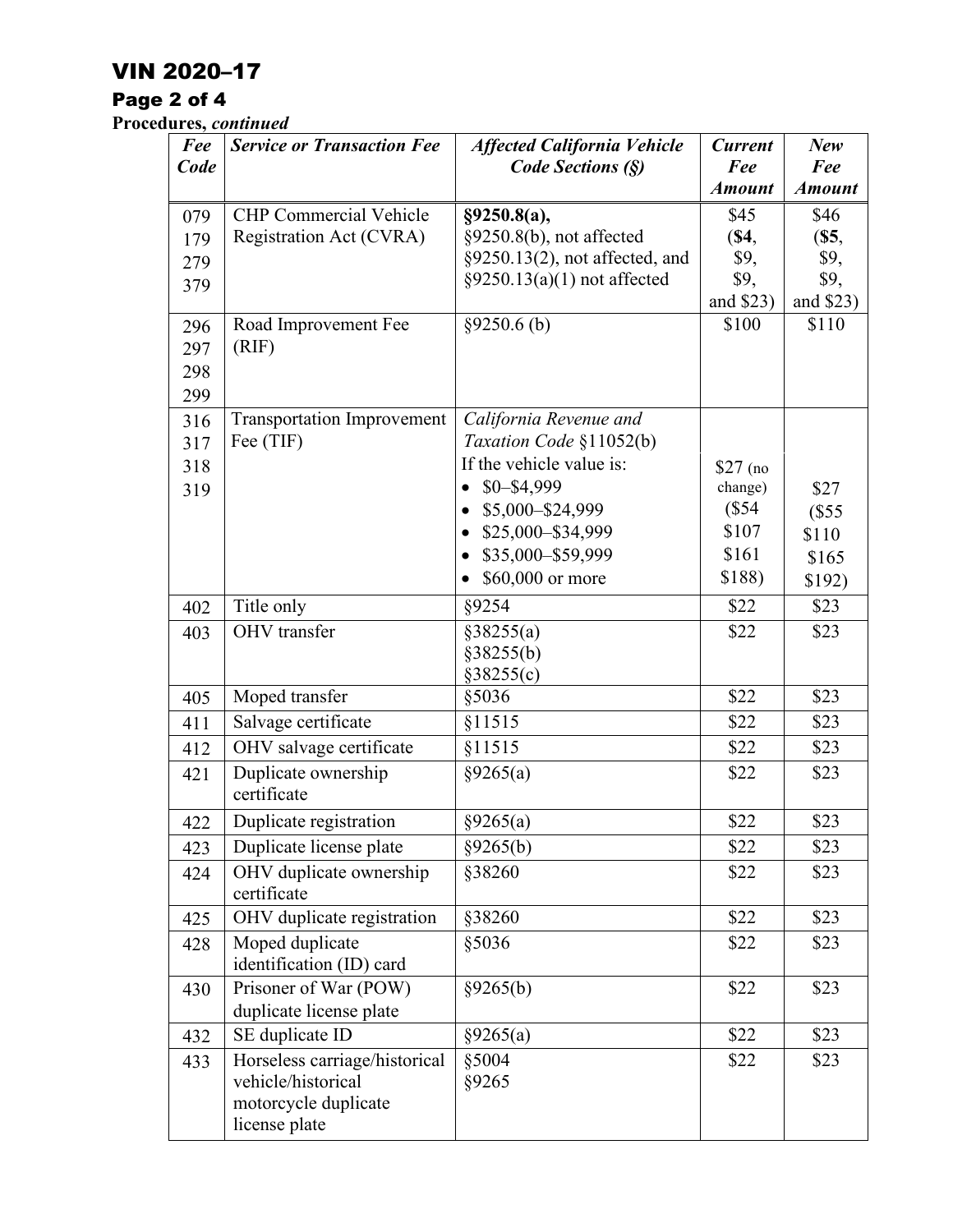## VIN 2020–17 Page 3 of 4

### **Procedures,** *continued*

| Fee  | <b>Service or Transaction Fee</b>                                                   | <b>Affected California Vehicle</b>               | <b>Current</b>            | New                       |
|------|-------------------------------------------------------------------------------------|--------------------------------------------------|---------------------------|---------------------------|
| Code |                                                                                     | Code Sections (§)                                | Fee                       | Fee                       |
|      |                                                                                     |                                                  | <b>Amount</b>             | <b>Amount</b>             |
| 434  | Duplicate salvage                                                                   | §9265(a)                                         | \$22                      | \$23                      |
|      | certificate-pursuant<br>to CVC §11515                                               |                                                  |                           |                           |
| 435  | OHV duplicate salvage<br>certificate-pursuant to<br>CVC §11515                      | §9265(a)                                         | \$22                      | \$23                      |
| 441  | Substitute license plate                                                            | §9265(b)                                         | \$22                      | \$23                      |
| 442  | Substitute sticker                                                                  | $\sqrt{$9265(b)}$                                | \$22                      | \$23                      |
| 443  | OHV substitute plate                                                                | §38260                                           | \$22                      | \$23                      |
| 446  | Moped substitute plate                                                              | §9265(b)                                         | \$22                      | \$23                      |
| 448  | SE substitute plate                                                                 | §9265(b)                                         | \$22                      | \$23                      |
| 456  | Partial year registration<br>(PYR) service                                          | §9702                                            | \$22                      | \$23                      |
| 457  | Nonresident original service                                                        | §9252(a)                                         | \$22                      | \$23                      |
| 458  | Nonresident reregistration                                                          | §9252(a)                                         | \$22                      | \$23                      |
| 465  | OHV planned nonoperation<br>(PNO) service                                           | §38121(b)                                        | \$22                      | \$23                      |
| 472  | <b>VLF Refund Service</b>                                                           | R&TC 10902(c)                                    | \$22                      | \$23                      |
| 474  | PNO service                                                                         | §4604(b)                                         | \$22                      | \$23                      |
| 484  | Nonrepairable certificate                                                           | §11515.2                                         | \$22                      | \$23                      |
| 485  | Duplicate nonrepairable<br>certificate                                              | §11515.2                                         | \$22                      | \$23                      |
| 488  | Permanent trailer ID (PTI)<br>paper title                                           | §9254                                            | \$22                      | \$23                      |
| 542  | OHV transfer penalty                                                                | §38265(a)                                        | \$22                      | \$23                      |
| 621  | Prejudgment attachment                                                              | California Code of Civil                         | \$22                      | \$23                      |
|      | (filing/indexing notice of<br>lien and certificate fee for<br>notice of attachment) | <i>Procedures</i> §§488.385(b) and<br>488.385(c) |                           |                           |
| 627  | Nonresident commuter<br>permit                                                      | §6700.25(e)                                      | \$22                      | \$23                      |
| 680  | <b>International Registration</b><br>Plan (IRP) CHP                                 | §9250.8(a),<br>$\S$ 9250.13(a)(1) not affected   | \$27<br>(S4)<br>and \$23) | \$28<br>(S5)<br>and \$23) |
| 693  | IRP/CHP                                                                             | §9250.8(a),                                      | \$45                      | \$46                      |
|      |                                                                                     | §9250.8(b), not affected,                        | <b>(\$4,</b>              | (S5,                      |
|      |                                                                                     | §9250.13(2), not affected, and                   | \$9,                      | \$9,                      |
|      |                                                                                     | $\S$ 9250.13(a)(1) not affected                  | \$9,                      | \$9,                      |
|      |                                                                                     |                                                  | and \$23)                 | and \$23)                 |